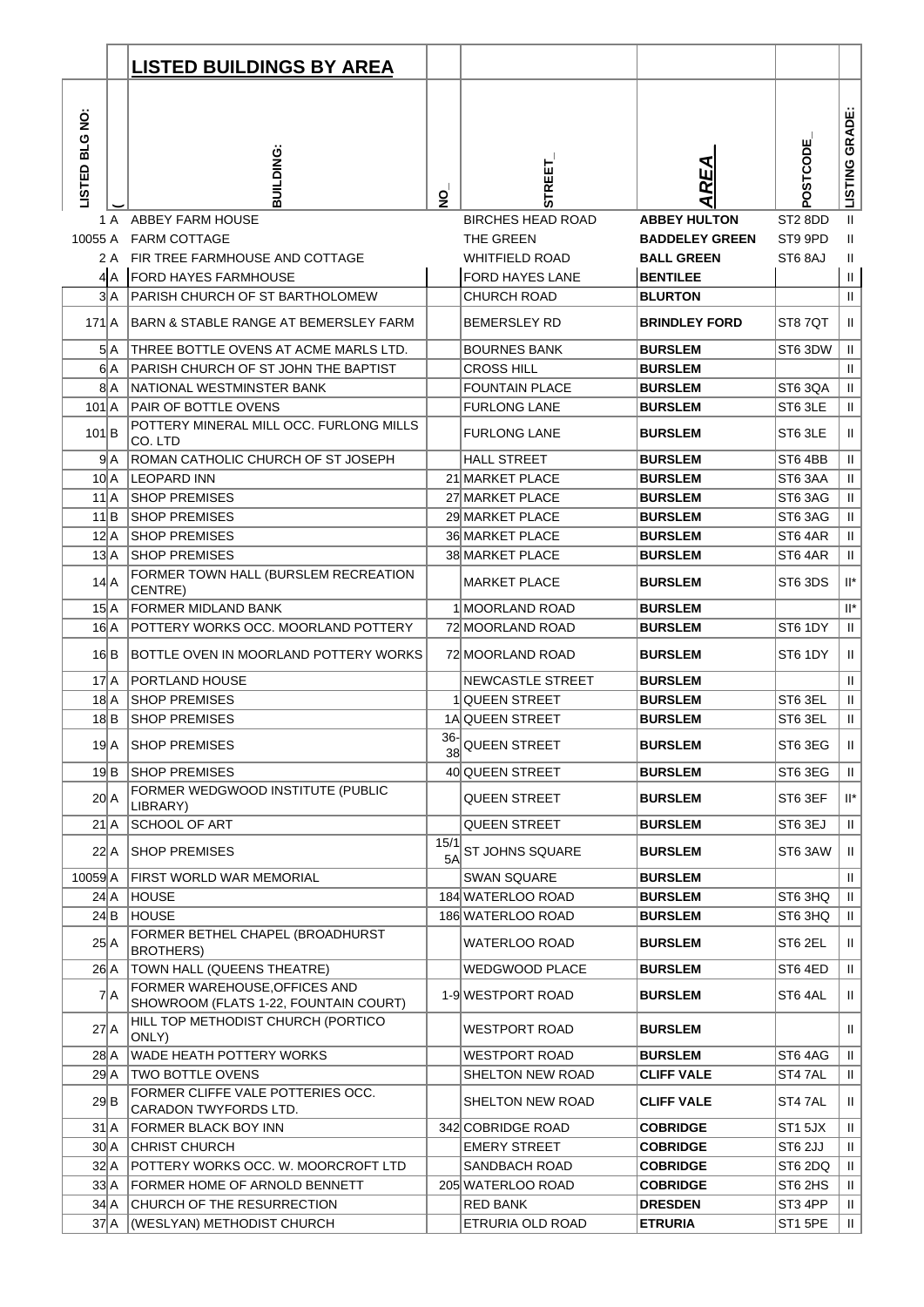| $38$ $A$                                | ROUND HOUSE (AT SITE OF OLD WEDGWOOD<br><b>FACTORY)</b>                   |              | ETRURIA ROAD                        | <b>ETRURIA</b>    |                     | $\mathsf{II}^\star$       |
|-----------------------------------------|---------------------------------------------------------------------------|--------------|-------------------------------------|-------------------|---------------------|---------------------------|
| $35\vert A$                             | <b>ETRURIA HALL</b>                                                       |              | <b>FESTIVAL PARK</b>                | <b>ETRURIA</b>    | ST <sub>1</sub> 5PA | $\mathbf{H}$              |
| 36 A                                    | <b>ETRUSCAN BONE MILL</b>                                                 |              | LOWER BEDFORD STREET                | <b>ETRURIA</b>    | ST47AF              | $\mathsf{II}^\star$       |
| 40 A                                    | <b>WAR MEMORIAL</b>                                                       |              | <b>ALBERT SQUARE</b>                | <b>FENTON</b>     |                     | $\mathbf{H}$              |
|                                         | HERON CROSS POTTERY RANGE (FORMERLY                                       |              | CHILTON ST, HERON                   |                   |                     |                           |
| 71A                                     | OCC. BENCROFT LTD)                                                        |              | <b>CROSS</b>                        | <b>FENTON</b>     | ST4 3AU             | $\mathbf{H}$              |
| 39 <sup>2</sup>                         | <b>CHRIST CHURCH</b>                                                      |              | <b>CHRISTCHURCH STREET</b>          | <b>FENTON</b>     |                     | $\mathbf{H}$              |
| $41$ $A$                                | THREE CALCINING KILNS OCC. JAMES KENT<br>(CERAMIC MATERIALS) LTD          |              | <b>FOUNTAIN STREET</b>              | <b>FENTON</b>     | ST4 2HB             | H.                        |
| $42 \mid A$                             | <b>MILE POST</b>                                                          |              | <b>HIGH STREET</b>                  | <b>GOLDENHILL</b> |                     | $\mathbf{H}$              |
| $43\vert A$                             | PARISH CHURCH OF ST JOHN THE EVANGELIST                                   |              | HIGH STREET                         | <b>GOLDENHILL</b> |                     | $\mathbf{H}$              |
| 10018A                                  | <b>CHURCH OF ST MATTHIAS</b>                                              |              | CHURCH LANE                         | <b>HANFORD</b>    | ST4 4QB             | $\,$ H $\,$               |
| 46 A                                    | MUNICIPAL OFFICES & COURTS                                                |              | <b>ALBION SQUARE</b>                | <b>HANLEY</b>     | ST1 1QL             | $\mathbf{H}$              |
| $45\,$ A                                | <b>BETHESDA METHODIST CHURCH</b>                                          |              | <b>ALBION STREET</b>                | <b>HANLEY</b>     | ST1 1QF             | $\mathsf{II}^\star$       |
| 47 A                                    | <b>WAR MEMORIAL OUTSIDE MUNICIPAL OFFICES</b>                             |              | <b>ALBION STREET</b>                | <b>HANLEY</b>     |                     | $\mathbf{H}$              |
| 48 A                                    | ALEXANDER HOUSE (FORMER BETHESDA<br>METHODIST SCHOOL)                     |              | <b>BETHESDA ST</b>                  | <b>HANLEY</b>     | ST <sub>1</sub> 3DE | $\mathbf{H}$              |
|                                         |                                                                           |              | <b>BETHESDA ST/39 ALBION</b>        |                   |                     |                           |
| 44 A                                    | <b>HEATHS WINE BAR</b>                                                    |              | ST                                  | <b>HANLEY</b>     | ST1 3DE             | $\mathbf{H}$              |
| 49 A                                    | <b>CEMETERY CHAPELS</b>                                                   |              | <b>CEMETERY ROAD</b>                | <b>HANLEY</b>     |                     | $\ensuremath{\mathsf{H}}$ |
| 54 A                                    | CEMETERY LODGE (SOUTH)                                                    |              | <b>1 CEMETERY ROAD</b>              | <b>HANLEY</b>     | ST4 2DL             | $\mathbf{H}$              |
| 55A                                     | CEMETERY LODGE (NORTH)                                                    |              | 2 CEMETERY ROAD                     | <b>HANLEY</b>     | ST4 2DL             | $\mathbf{H}$              |
| $50\text{A}$                            | PAIR OF BOTTLE OVENS AT JOHNSON<br><b>BROTHERS POTTERY</b>                |              | EASTWOOD ROAD                       | <b>HANLEY</b>     | ST1 3LN             | $\mathbf{H}$              |
| $51$ $A$                                | POTTERY WORKS (FORMERLY OCC. DUDSON<br><b>BROTHERS LTD)</b>               |              | <b>HANOVER STREET</b>               | <b>HANLEY</b>     |                     | $\mathbf{H}$              |
| $10054$ A                               | <b>ALL SAINTS CHURCH</b>                                                  |              | LEEK ROAD, JOINERS<br><b>SQUARE</b> | <b>HANLEY</b>     | ST1 3HH             | $\mathbf{H}$              |
| 60 A                                    | BOTTLE OVEN AND ENCLOSING BUILDINGS                                       |              | LICHFIELD STREET                    | <b>HANLEY</b>     |                     | $\mathbf{H}$              |
|                                         | BOTTLE OVEN AT FALCON POTTERY OCC                                         |              |                                     |                   |                     |                           |
| 52A                                     | <b>J.H.WEATHERBY &amp; SONS</b>                                           |              | OLD TOWN ROAD                       | <b>HANLEY</b>     | ST1 2LB             | $\mathbf{H}$              |
| 52 B                                    | FALCON POTTERY, OCC. J.H.WEATHERBY &<br>SONS                              |              | OLD TOWN ROAD                       | <b>HANLEY</b>     | ST <sub>1</sub> 2LB | $\parallel$               |
| 10067 A                                 | <b>THE GOLDEN CUP</b>                                                     |              | 65 OLD TOWN ROAD                    | <b>HANLEY</b>     | <b>ST1 2JS</b>      | $\mathbf{H}$              |
| 53 A                                    | <b>FORMER ODEON CINEMA</b>                                                |              | PICCADILLY                          | <b>HANLEY</b>     | ST1 1EN             | $\mathsf{II}^\star$       |
| 56 A                                    | <b>POST OFFICE</b>                                                        | $25 -$<br>31 | <b>TONTINE STREET</b>               | <b>HANLEY</b>     | ST <sub>1</sub> 1AA | $\parallel$               |
| 177 A                                   | <b>THE TONTINES SHOPPING CENTRE</b>                                       |              | TONTINE STREET                      | <b>HANLEY</b>     | ST11SB              | $\parallel$               |
| 57 A                                    | PARISH CHURCH OF ST JOHN THE EVANGELIST                                   |              | TOWN ROAD                           | <b>HANLEY</b>     | ST1 2JX             | $\mathbb{H}^*$            |
| $10011$ <sup><math>\vert</math></sup> A | CANAL MILEPOST AT LOCK NO.37                                              |              | <b>TRENT &amp; MERSEY CANAL</b>     | <b>HANLEY</b>     |                     | $\mathbf{II}$             |
| 58 A                                    | <b>TELEPHONE BUILDINGS</b>                                                |              | <b>TRINITY STREET</b>               | <b>HANLEY</b>     | ST1 5ND             | $\mathbf{H}$              |
| 59A                                     | CHIMNEYS RESTAURANT (FORMER SMITHFIELD<br>POTTERY & BOTTLE OVEN)          |              | WARNER STREET                       | <b>HANLEY</b>     | ST1 3DH             | $\mathbf{H}$              |
| $10033$ $A$                             | ST LUKE'S CHURCH OF ENGLAND AIDED                                         |              | WELLINGTON ROAD                     | <b>HANLEY</b>     | ST1 3QH             | $\mathbf{H}$              |
|                                         | PRIMARY SCHOOL: INFANT BUILDING<br>THE MOUNT (NORTH STAFFS SCHOOL FOR THE |              |                                     |                   |                     |                           |
| $131$ $A$                               | DEAF)                                                                     |              | GREATBATCH AVENUE                   | <b>HARTSHILL</b>  | ST4 7JY             | H.                        |
| $62 \mid A \mid$                        | <b>COTTAGE</b>                                                            |              | 263 HARTSHILL ROAD                  | <b>HARTSHILL</b>  | ST4 7NQ             | $\mathbf{H}$              |
| 63 A                                    | <b>TERRACE HOUSE</b>                                                      |              | 267 HARTSHILL ROAD                  | <b>HARTSHILL</b>  | ST4 7NQ             | $\mathbf{II}$             |
| 63 B                                    | <b>TERRACE HOUSE</b>                                                      |              | 269 HARTSHILL ROAD                  | <b>HARTSHILL</b>  | ST4 7NQ             | $\mathbf{II}$             |
| 63C                                     | <b>TERRACE HOUSE</b>                                                      |              | 271 HARTSHILL ROAD                  | <b>HARTSHILL</b>  | ST4 7NQ             | $\mathbf{H}$              |
| 63 D                                    | <b>TERRACE HOUSE</b>                                                      |              | 273 HARTSHILL ROAD                  | <b>HARTSHILL</b>  | ST4 7NQ             | $\,$ H                    |
| 63 E                                    | <b>TERRACE HOUSE</b>                                                      |              | 275 HARTSHILL ROAD                  | <b>HARTSHILL</b>  | ST4 7NQ             | H.                        |
| $63$ $F$                                | <b>TERRACE HOUSE</b>                                                      |              | 277 HARTSHILL ROAD                  | <b>HARTSHILL</b>  | ST4 7NQ             | $\mathbf{H}$              |
|                                         | 63 G   TERRACE HOUSE                                                      |              | 279 HARTSHILL ROAD                  | <b>HARTSHILL</b>  | ST4 7NQ             | $\mathbf{H}$              |
| 63 H                                    | <b>TERRACE HOUSE</b>                                                      |              | 281 HARTSHILL ROAD                  | <b>HARTSHILL</b>  | ST4 7NQ             | $\,$ H                    |
| $64$ $A$                                | <b>COTTAGE</b>                                                            |              | 285 HARTSHILL ROAD                  | <b>HARTSHILL</b>  | ST4 7NQ             | $\,$ II                   |
| 65A                                     | <b>HOUSE</b>                                                              |              | 289 HARTSHILL ROAD                  | <b>HARTSHILL</b>  | ST4 7NQ             | $\mathbf{II}$             |
| 65 B                                    | <b>HOUSE</b>                                                              |              | 291 HARTSHILL ROAD                  | <b>HARTSHILL</b>  | ST4 7NQ             | $\,$ II                   |
| 65C                                     | <b>HOUSE</b><br>CHURCH OF THE HOLY TRINITY                                |              | 293 HARTSHILL ROAD                  | <b>HARTSHILL</b>  | ST4 7NQ             | H.<br>$\mathsf{II}^\star$ |
| 66 A                                    | NEWCASTLE PLAYERS WORKSHOP (FORMER                                        |              | <b>HARTSHILL ROAD</b>               | <b>HARTSHILL</b>  | ST4 7NJ             |                           |
| $67$ $A$                                | <b>HARTSHILL INSTITUTE)</b>                                               |              | 287 HARTSHILL ROAD                  | <b>HARTSHILL</b>  | ST4 7NQ             | $\parallel$               |
| $132 \, A$                              | CHURCH OF OUR LADY & ST PETER IN CHAINS                                   |              | HARTSHILL ROAD                      | <b>HARTSHILL</b>  |                     | $\parallel$               |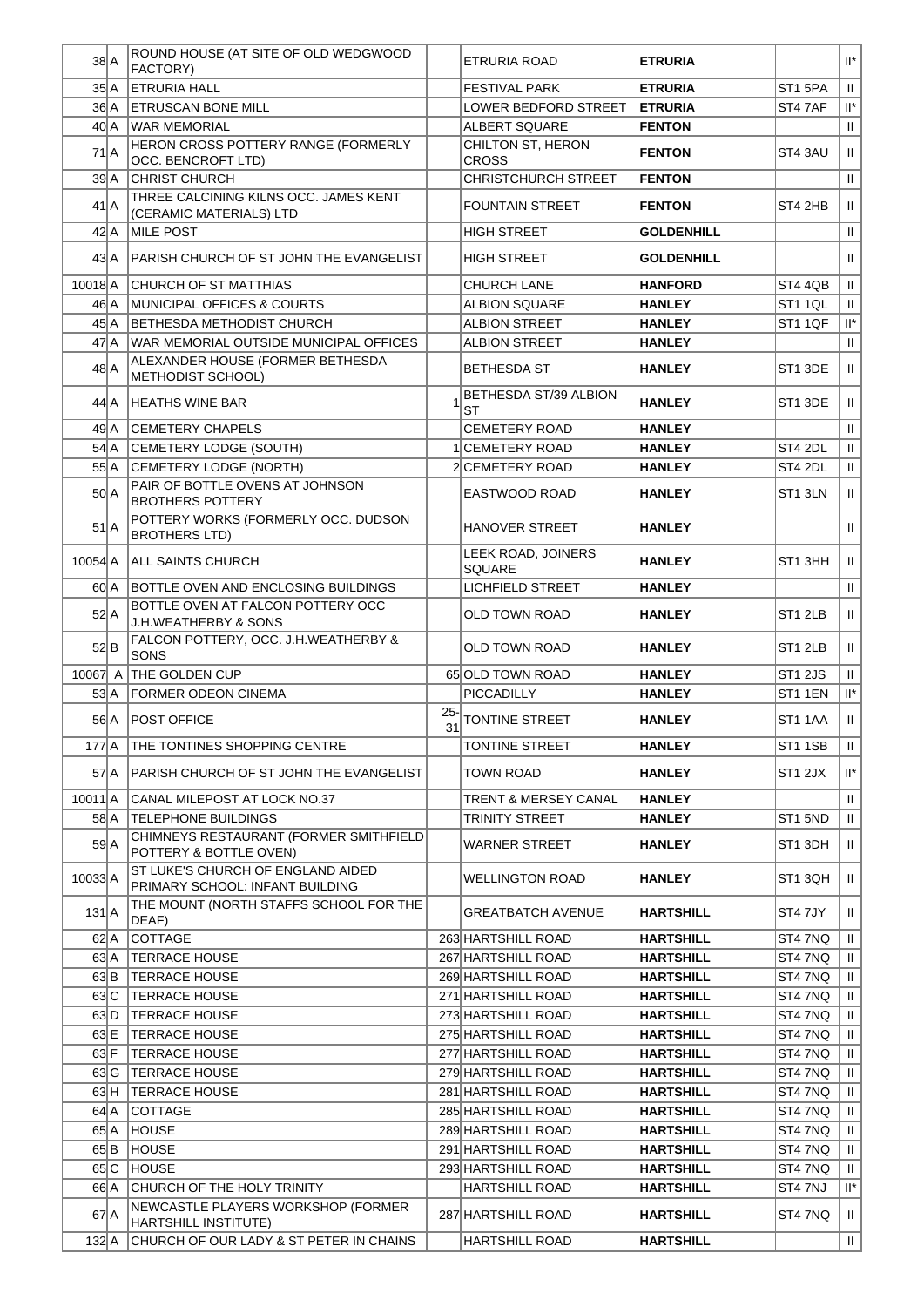| 10058 A            |       | RAILINGS NORTH OF FORMER ORTHOPAEDIC<br><b>HOSPITAL</b>            |           | HARTSHILL ROAD                           | <b>HARTSHILL</b>  |         | $\mathbf{H}$              |
|--------------------|-------|--------------------------------------------------------------------|-----------|------------------------------------------|-------------------|---------|---------------------------|
| $137$ $A$          |       | FORMER PARISH HOSPITAL AT S-O-T UNION<br><b>WORKHOUSE</b>          |           | NEWCASTLE ROAD                           | <b>HARTSHILL</b>  |         | $\mathbf{H}$              |
| $138$ $A$          |       | FORMER SCHOOL HOUSE AT S-O-T UNION<br><b>WORKHOUSE</b>             |           | <b>NEWCASTLE ROAD</b>                    | <b>HARTSHILL</b>  |         | $\mathbf{I}$              |
| 10042 A            |       | CHAPEL AT NORTH STAFFORDSHIRE HOSPITAL                             |           | NEWCASTLE ROAD                           | <b>HARTSHILL</b>  | ST4 6QG | $\mathbf{H}$              |
| 10043 A            |       | A - BLOCK AT NORTH STAFFORDSHIRE<br><b>HOSPITAL</b>                |           | NEWCASTLE ROAD                           | <b>HARTSHILL</b>  | ST4 6QG | $\mathbf{H}$              |
| $68$ $A$           |       | <b>HOUSE</b>                                                       |           | 225 PRINCES ROAD                         | <b>HARTSHILL</b>  | ST47JW  | $\,$ H $\,$               |
| 69A                |       | HARTSHILL CEMETERY CHAPELS                                         |           | QUEENS ROAD                              | <b>HARTSHILL</b>  | ST47LH  | $\mathbf{H}$              |
| 70 A               |       | HOLY TRINITY CHURCH HALL                                           |           | VICARAGE ROAD                            | <b>HARTSHILL</b>  | ST47NL  | $\mathbf{H}$              |
| $72$ $A$           |       | <b>FORMER WAREHOUSE AT LONGPORT WHARF</b>                          |           | NEWCASTLE STREET                         | <b>LONGPORT</b>   |         | $\mathbf{H}$              |
|                    |       | PRICE & KENSINGTON FACTORY TEAPOT                                  |           |                                          |                   |         |                           |
| $73$ $A$           |       | <b>WORKS</b>                                                       |           | <b>NEWCASTLE STREET</b>                  | <b>LONGPORT</b>   | ST6 4LR | $\mathsf{II}^\star$       |
| 73 B               |       | <b>BOTTLE OVEN AT PRICE &amp; KENSINGTON</b><br><b>FACTORY</b>     |           | NEWCASTLE STREET                         | <b>LONGPORT</b>   | ST6 4LR | $\mathsf{II}^\star$       |
| 74 A               |       | <b>WAREHOUSE IN PRICE &amp; KENSINGTON WORKS</b>                   |           | <b>NEWCASTLE STREET</b>                  | <b>LONGPORT</b>   | ST6 4LR | $\rm H$                   |
| 75 A               |       | <b>DUKE OF BRIDGEWATER INN</b>                                     |           | <b>STATION STREET</b>                    | <b>LONGPORT</b>   | ST6 4NB | $\,$ H $\,$               |
| 76 A               |       | <b>RAILWAY STATION</b>                                             |           | <b>STATION STREET</b>                    | <b>LONGPORT</b>   | ST6 4ND | $\mathbf{H}$              |
| 77 A               |       | <b>THE RED HOUSE</b>                                               |           | <b>CHADWICK STREET</b>                   | <b>LONGTON</b>    | ST3 1PQ | $\,$ H                    |
| 78 A               |       | <b>THE WHITE HOUSE</b>                                             |           | <b>CHADWICK STREET</b>                   | <b>LONGTON</b>    | ST3 1PQ | $\mathbf{H}$              |
| 84 A               |       | <b>ENSON WORKS</b>                                                 |           | <b>CHELSON STREET</b>                    | <b>LONGTON</b>    | ST3 1PT | $\mathbf{H}$              |
| 99 A               |       | TWO BOTTLE OVENS AT COMMERCE WORKS                                 |           | <b>COMMERCE STREET</b>                   | <b>LONGTON</b>    | ST3 1NN | $\ensuremath{\mathsf{H}}$ |
| $82$ $A$           |       | LONGTON LANE FARM                                                  |           | CONIFER GROVE,<br><b>LONGTON HALL RD</b> | <b>LONGTON</b>    | ST3 2EN | $\mathbf{H}$              |
| 79 A               |       | BOUNDARY WORKS OCC. CALVERT CERAMICS<br><b>LTD</b>                 |           | 492 KING STREET                          | <b>LONGTON</b>    | ST3 1EZ | $\mathbf{II}$             |
| 80 A               |       | MILE POST (4 MILES FROM NEWCASTLE-U-<br>LYME)                      |           | KING STREET                              | <b>LONGTON</b>    |         | $\mathbf{H}$              |
| $173$ $A$          |       | TWO BOTTLE OVENS & CHIMNEY STACK AT<br><b>ALBION WORKS</b>         |           | KING STREET                              | <b>LONGTON</b>    |         | $\mathbf{H}$              |
| 81A                |       | <b>LIGHTWOOD CHAPEL</b>                                            |           | 561 LIGHTWOOD ROAD                       | <b>LONGTON</b>    | ST37EL  | $\ensuremath{\mathsf{H}}$ |
| 91 <sub>AA</sub>   |       | SUTHERLAND INSTITUTE AND LIBRARY                                   |           | LIGHTWOOD ROAD                           | <b>LONGTON</b>    | ST3 4HY | $\mathbf{II}$             |
| 85A                |       | BOTTLE OVEN ON CORNER OF WARREN<br><b>STREET</b>                   |           | NORMACOT ROAD                            | <b>LONGTON</b>    |         | Ш                         |
| 86A                |       | TWO BOTTLE OVENS REAR PREMISES<br>SUTHERLAND WORKS                 |           | NORMACOT ROAD                            | <b>LONGTON</b>    | ST3 1PL | $\mathbf{H}$              |
|                    | 86 B  | SUTHERLAND WORKS RANGE                                             |           | NORMACOT ROAD                            | LONGTON           | ST3 1PL | $\,$ H $\,$               |
| 86 C               |       | BOTTLE OVEN REAR SUTHERLAND WORKS                                  |           | NORMACOT ROAD                            | <b>LONGTON</b>    |         | $\mathbf{H}$              |
| 83 B               |       | COTTAGES                                                           | 23-<br>27 | SHORT STREET                             | <b>LONGTON</b>    | ST3 1PS | $\mathbf{H}$              |
| 88 A               |       | <b>LONGTON CEMETERY CHAPELS</b>                                    |           | SPRING GARDEN ROAD                       | <b>LONGTON</b>    | ST3 2QN | $\, \parallel$            |
|                    | 89 A  | <b>ENTRANCE GATES TO LONGTON CEMETERY</b>                          |           | <b>SPRING GARDEN ROAD</b>                | <b>LONGTON</b>    |         | $\mathbf{H}$              |
| $90 \, \text{A}$   |       | FORMER REGISTRARS OFFICE AT LONGTON<br><b>CEMETERY</b>             |           | SPRING GARDEN ROAD                       | <b>LONGTON</b>    | ST3 2QN | $\mathbf{H}$              |
| 92 A               |       | AYNSLEY CHINA WORKS (NORTHERN RANGE)                               |           | SUTHERLAND ROAD                          | <b>LONGTON</b>    | ST3 1HS | $\mathbf{H}$              |
|                    | 93A   | AYNSLEY CHINA WORKS (SOUTHERN RANGE)                               |           | SUTHERLAND ROAD                          | <b>LONGTON</b>    | ST3 1HS | $\,$ H $\,$               |
| 95A                |       | <b>THE TOWN HALL</b>                                               |           | <b>TIMES SQUARE</b>                      | <b>LONGTON</b>    | ST3 1BZ | $\mathbf{H}$              |
| 83A                |       | BOTTLE OVEN, REAR 120 UTTOXETER ROAD                               |           | 120 UTTOXETER ROAD                       | <b>LONGTON</b>    |         | $\,$ H $\,$               |
|                    | 96 A  | CHURCH OF ST. JAMES                                                |           | UTTOXETER ROAD                           | <b>LONGTON</b>    |         | $\mathbf{H}$              |
| 97A                |       | <b>FORMER GLADSTONE WORKS</b>                                      |           | UTTOXETER ROAD                           | <b>LONGTON</b>    | ST3 1PQ | $\mathsf{II}^\star$       |
|                    |       | FOUR BOTTLE OVENS AND ENAMEL KILN AT                               |           |                                          |                   |         |                           |
| 97B                |       | <b>FORMER GLADSTONE WORKS</b>                                      |           | UTTOXETER ROAD                           | <b>LONGTON</b>    | ST3 1PQ | $\mathsf{II}^\star$       |
| 97 C               |       | PARK PLACE (ROSLYN) WORKS RANGE & TWO<br>BOTTLE OVENS              |           | UTTOXETER ROAD                           | <b>LONGTON</b>    | ST3 1PQ | $\mathbb{H}^*$            |
| 98A                |       | ST MARYS POTTERY WORKS OCC BY ROYAL<br><b>DOULTON</b>              |           | UTTOXETER ROAD                           | <b>LONGTON</b>    | ST3 1QR | $\mathbf{H}$              |
| $102$ A            |       | FORMER CALCINING WORKS EXCLUDING<br><b>SQUARE KILN</b>             |           | MILVALE STREET                           | <b>MIDDLEPORT</b> | ST6 3NT | $   \cdot   $             |
| $102$ <sub>B</sub> |       | SQUARE KILN AND ATTACHED STRUCTURES AT<br>FORMER CALCINING WORKS   |           | MILVALE STREET                           | <b>MIDDLEPORT</b> | ST6 3NT | $\mathbf{H}$              |
| $103$ $A$          |       | ONE CIRCULAR ONE SQUARE CALCINING<br>HOVELS (OCC OLIVER & SON LTD) |           | NEWPORT LANE                             | <b>MIDDLEPORT</b> |         | H.                        |
| $104$ $A$          |       | MIDDLEPORT POTTERY OCC. BURGESS &<br>LEIGH                         |           | PORT STREET                              | <b>MIDDLEPORT</b> | ST6 3PE | $  ^*$                    |
|                    | 104 B | <b>BOTTLE OVEN IN MIDDLEPORT POTTERY</b>                           |           | PORT STREET                              | <b>MIDDLEPORT</b> | ST6 3PE | $\ \cdot\ $               |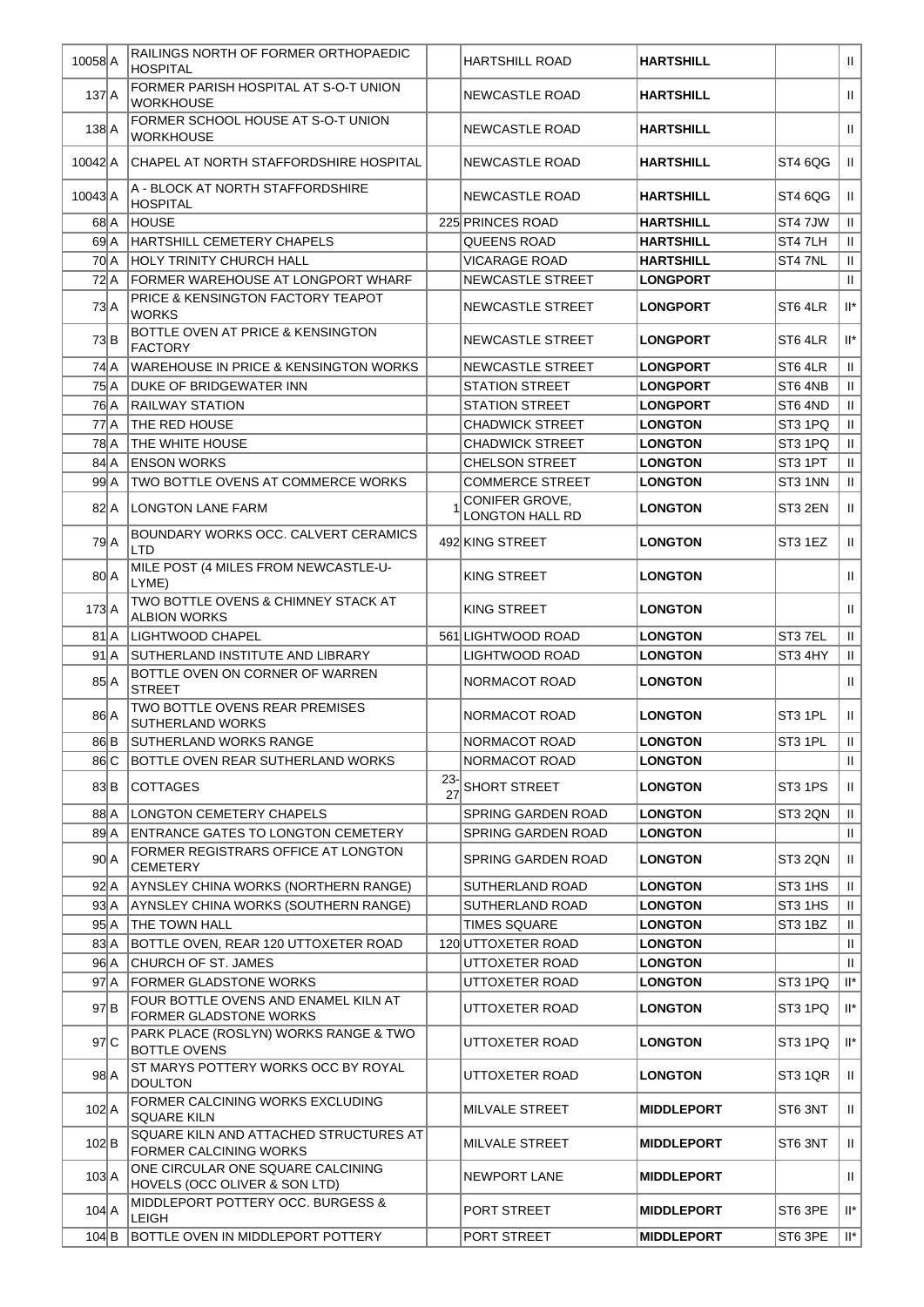| 105 A          |      | CHURCH OF THE HOLY EVANGELISTS                                 | UPPER BELGRAVE ROAD             | <b>NORMACOT</b>    | ST3 4QJ        | $\parallel$               |
|----------------|------|----------------------------------------------------------------|---------------------------------|--------------------|----------------|---------------------------|
|                | 61 A | CHURCH OF THE HOLY TRINITY                                     | <b>LOWER MAYER STREET</b>       | <b>NORTHWOOD</b>   | ST1 2EA        | $\mathbf{H}$              |
| 106 A          |      | <b>COTTAGE</b>                                                 | 270 ENDON ROAD                  | <b>NORTON</b>      | ST68PF         | $\mathbf{H}$              |
| $106$ $B$      |      | <b>COTTAGE</b>                                                 | 266 ENDON ROAD                  | <b>NORTON</b>      | ST6 8PF        | $\mathbf{II}$             |
| $107$ $A$      |      | <b>NORTON GREEN HALL</b>                                       | 247 ENDON ROAD                  | <b>NORTON</b>      |                | $\,$ H                    |
| 108 A          |      | PARISH CHURCH OF ST BARTHOLOMEW                                | <b>NORTON LANE</b>              | <b>NORTON</b>      | ST6 8BY        | $\,$ H                    |
| $1092$ A       |      | <b>ELM HOUSE</b>                                               | HANDLEY ST, LANE ENDS           | <b>PACKMOOR</b>    | ST7 1PQ        | $\mathbf{H}$              |
| 110 A          |      | <b>ELM TREE HOUSE</b>                                          | GARDEN STREET                   | <b>PENKHULL</b>    | ST4 5DY        | $\mathbf{H}$              |
| $10044$ $A$    |      | PENKHULL FARMHOUSE                                             | <b>GARDEN STREET</b>            | <b>PENKHULL</b>    | ST4 5DY        | $\mathbf{H}$              |
| $111$ $A$      |      | <b>ICHURCH OF ST THOMAS THE APOSTLE</b>                        | <b>MANOR COURT STREET</b>       | <b>PENKHULL</b>    | ST4 5DW        | $\mathbf{H}$              |
|                |      |                                                                | <b>MANOR COURT STREET</b>       |                    | ST4 5DW        | $\mathbf{H}$              |
| 112 A          |      | GREYHOUND INN                                                  |                                 | <b>PENKHULL</b>    |                |                           |
| 113A           |      | 1 THE VIEWS                                                    | OFF PENKHULL NEW ROAD           | <b>PENKHULL</b>    | ST4 5DG        | $\mathbf{H}$              |
| $113$ $B$      |      | 2 THE VIEWS                                                    | OFF PENKHULL NEW ROAD           | <b>PENKHULL</b>    | ST4 5DG        | $\mathbf{H}$              |
| 10047 A        |      | <b>THE VINE PUBLIC HOUSE</b>                                   | NAYLOR STREET                   | <b>PITTSHILL</b>   | ST6 6LS        | $\mathbf{H}$              |
| 114 A          |      | <b>CHURCH OF ST MARK</b>                                       | <b>BROAD STREET</b>             | <b>SHELTON</b>     | ST1 4LR        | $\mathbf{H}$              |
| 10016 A        |      | CANAL MILEPOST SOUTH OF FORMER VIADUCT<br>AT SIDEWAY           | <b>TRENT &amp; MERSEY CANAL</b> | <b>SIDEWAY</b>     |                | $\mathbf{H}$              |
| 115A           |      | CHURCH OF ST SAVIOUR                                           | <b>FORD GREEN ROAD</b>          | <b>SMALLTHORNE</b> | ST6 1NX        | $\mathbf{H}$              |
| $116$ $A$      |      | FORD GREEN HALL                                                | <b>FORD GREEN ROAD</b>          | <b>SMALLTHORNE</b> | ST6 1NG        | $\mathbb{H}^*$            |
| $10051$ B      |      | THE COTTAGE                                                    | <b>FORD GREEN ROAD</b>          | <b>SMALLTHORNE</b> | ST6 8EA        | $\mathbf{H}$              |
| $10051$ $A$    |      | <b>FORD GREEN FARMHOUSE</b>                                    | SPRAGG HOUSE LANE               | <b>SMALLTHORNE</b> | ST6 8DX        | $\mathbf{H}$              |
| 117A           |      | <b>HOUSE</b>                                                   | 1 BROOK STREET                  | <b>STOKE</b>       | ST4 1JN        | $\mathbf{H}$              |
| 118 A          |      | <b>TERRACE HOUSE</b>                                           | 2 BROOK STREET                  | <b>STOKE</b>       | ST4 1JN        | $\ensuremath{\mathsf{H}}$ |
| $118$ $B$      |      | <b>TERRACE HOUSE</b>                                           | <b>3 BROOK STREET</b>           | <b>STOKE</b>       | ST4 1JN        | $\mathbf{H}$              |
| $118$ C        |      | <b>TERRACE HOUSE</b>                                           |                                 |                    | ST4 1JN        |                           |
|                |      |                                                                | 4 BROOK STREET                  | STOKE              |                | $\mathbf{II}$             |
| $118$ D        |      | <b>TERRACE HOUSE</b>                                           | 5 & 6 BROOK STREET              | <b>STOKE</b>       | ST4 1JN        | $\mathbf{II}$             |
|                |      | 10066 A SPODE POTTERY FACTORY - BUILDING 15                    | <b>CHURCH STREET</b>            | <b>STOKE</b>       | <b>ST4 1BS</b> | $\mathbf{H}$              |
|                |      | 10066 B SPODE POTTERY FACTORY - BUILDING 16                    | <b>CHURCH STREET</b>            | <b>STOKE</b>       | <b>ST4 1BS</b> | $\mathbf{H}$              |
|                |      | 10066 C SPODE POTTERY FACTORY - BUILDING 17                    | <b>CHURCH STREET</b>            | <b>STOKE</b>       | ST4 1BS        | $\mathbf{II}$             |
|                |      | 10066 D SPODE POTTERY FACTORY - BUILDING 18                    | <b>CHURCH STREET</b>            | <b>STOKE</b>       | ST4 1BS        | $\mathbf{H}$              |
| 119 A          |      | <b>THE GLEBE HOTEL</b>                                         | 35 GLEBE STREET                 | <b>STOKE</b>       | ST4 1HJ        | $\mathbf{II}$             |
| $120 \mid A$   |      | PARISH CHURCH OF ST PETER AD VINCULA                           | <b>GLEBE STREET</b>             | <b>STOKE</b>       | ST4 1LP        | $\mathbf{II}$             |
| $121$ $A$      |      | RUINS OF EARLIER CHURCH - ST PETER AD<br>VINCULA, - THE ARCHES | GLEBE STREET                    | <b>STOKE</b>       |                | Ш                         |
| $121$ $B$      |      | RUINS OF EARLIER CHURCH - ST PETER AD<br>VINCULA, - THE ALTAR  | <b>GLEBE STREET</b>             | <b>STOKE</b>       |                | $\mathbf{I}$              |
| $122$ $A$      |      | CHEST TOMB TO JOHN FENTON IN ST PETER'S<br>CHURCHYARD          | <b>GLEBE STREET</b>             | <b>STOKE</b>       |                | $   \cdot   $             |
| $123$ $A$      |      | HEADSTONE OF HERBERT STANSFIELD IN ST<br>PETER'S CHURCHYARD    | GLEBE STREET                    | <b>STOKE</b>       |                | Ш                         |
| $124$ $A$      |      | CHURCHYARD CROSS FRAGMENT IN ST<br>PETER'S CHURCHYARD          | <b>GLEBE STREET</b>             | <b>STOKE</b>       |                | $\mathbf{II}$             |
|                |      | CHEST TOMBS OF GARNER FAMILY ST PETER'S                        |                                 |                    |                |                           |
| $125\vert A$   |      | CHURCHYARD<br>CHEST TOMBS AND HEADSTONE OF CARR                | <b>GLEBE STREET</b>             | <b>STOKE</b>       |                | $\mathbf{II}$             |
| $126$ $A$      |      | <b>WARBURTON &amp; BERRY</b>                                   | GLEBE STREET                    | STOKE              |                | H.                        |
| $127$ $A$      |      | CHEST TOMBS OF WHALLEY AND BROADE<br><b>FAMILY</b>             | <b>GLEBE STREET</b>             | <b>STOKE</b>       |                | $\mathbf{II}$             |
| $128$ $A$      |      | CHEST TOMBS OF SMITH FAMILY IN ST PETER'S<br>CHURCHYARD        | <b>GLEBE STREET</b>             | <b>STOKE</b>       |                | Ш                         |
| $129$ $A$      |      | CHEST TOMBS OF SPODE FAMILY IN ST<br>PETER'S CHURCHYARD        | <b>GLEBE STREET</b>             | <b>STOKE</b>       |                | Ш                         |
| $130 \text{A}$ |      | <b>TOWN HALL</b>                                               | <b>GLEBE STREET</b>             | <b>STOKE</b>       |                | $\mathbf{II}$             |
| 176 A          |      | TOMB OF JOSIAH WEDGWOOD, ST. PETER'S<br>CHURCHYARD             | <b>GLEBE STREET</b>             | <b>STOKE</b>       |                | Ш.                        |
| $133$ $A$      |      | HERBERT MINTON BUILDING (FORMER ART<br>SCHOOL)                 | 79 LONDON ROAD                  | <b>STOKE</b>       | ST4 7PZ        | $\mathbf{H}$              |
| 134 A          |      | <b>LIBRARY BUILDING</b>                                        | LONDON ROAD                     | <b>STOKE</b>       | ST47QE         | $\mathbf{II}$             |
| $135\text{A}$  |      | <b>MILE POST</b>                                               | LONDON ROAD                     | STOKE              |                | H.                        |
| $136$ $A$      |      | BOTTLE OVEN (AT FORMERLY DOLBY<br>POTTERY)                     | LYTTON STREET                   | <b>STOKE</b>       | ST4 2AG        | H.                        |
| 139A           |      | FORMER MINTON HOLLINS TILE WORKS                               | SHELTON OLD ROAD                | <b>STOKE</b>       | ST4 7RX        | $\mathbf{H}$              |
| $140 \text{A}$ |      | FALCON WORKS (OCC PORTMEIRION<br>POTTERIES LTD)                | <b>STURGESS STREET</b>          | <b>STOKE</b>       | ST4 7QH        | $\parallel$               |
|                |      | TWO BOTTLE OVENS AT FALCON WORKS (OCC                          |                                 |                    |                |                           |
| 140 B          |      | PORTMEIRION POTTERIES LTD)                                     | <b>STURGESS STREET</b>          | <b>STOKE</b>       | ST4 7QH        | $   \cdot   $             |